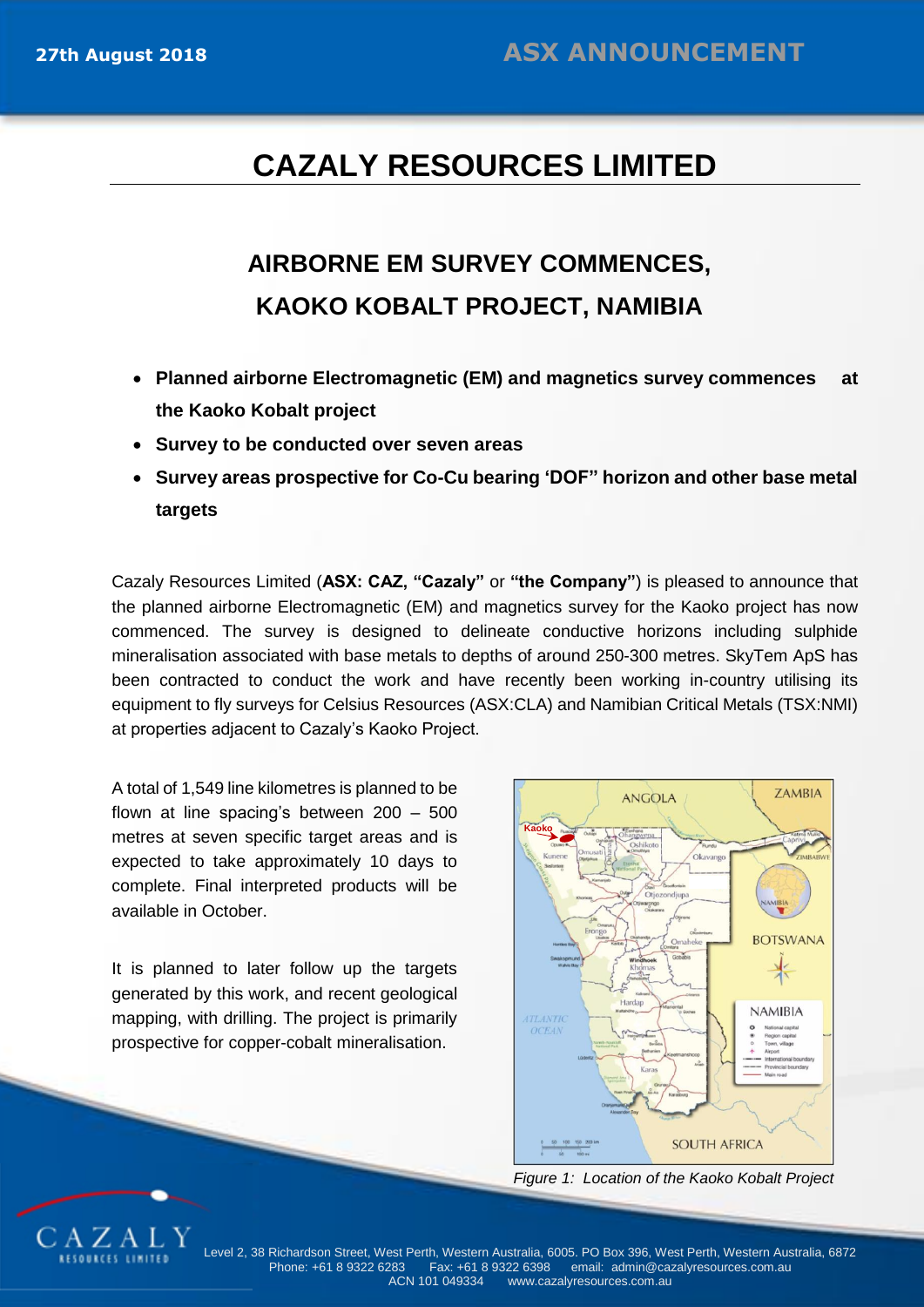### **The Kaoko Project**

The Kaoko Project lies in northern Namibia approximately 800km by road from the capital of Windhoek and approximately 750km from port of Walvis Bay (Figure 1). The region has excellent infrastructure and initially comprised exploration licence EPL6667, which was granted in February 2018, and two further applications which combined covers  $~1,410$ km<sup>2</sup> of tenure.

The project is situated immediately to the north of, and abuts, Celsius Resources Limited's *Opuwo Cobalt* project. Celsius recently announced a maiden resource for the project of **112Mt @ 0.11% Co & 0.41% Cu** (CLA ASX release 16 April, 2018). The Kaoko Project has only had cursory exploration in the past, the results of which highlighted widespread base metal mineralisation. Aside from having the potential of ~80km of prospective DOF a previous regional 1km by 1km soils programme delineated a 20km by 5km area of subdued magnetics coincident with anomalous Cu-Co-Zn-Mn at the *Kamwe* prospect.

Further details are outlined in the Company's presentation and on the Company's website.



*Figure 2: Landsat image of the Kaoko Kobalt project showing airborne survey areas* 

### **ENDS**

*For further information please contact:* Nathan McMahon / Clive Jones Joint Managing Directors Cazaly Resources Limited Tel: +618 9322 6283 Em: [admin@cazalyresources.com.au](mailto:admin@cazalyresources.com.au) Website: [www.cazalyresources.com.au](http://www.cazalyresources.com.au/)

#### **Media**

David Tasker / Colin Jacoby Chapter One Advisors Tel: +61 433 112 936 / +61 439 980 359 Em: [dtasker@chapteroneadvisors.com.au](mailto:dtasker@chapteroneadvisors.com.au)  [cjacoby@chapteroneadvisors.com.au](mailto:cjacoby@chapteroneadvisors.com.au)